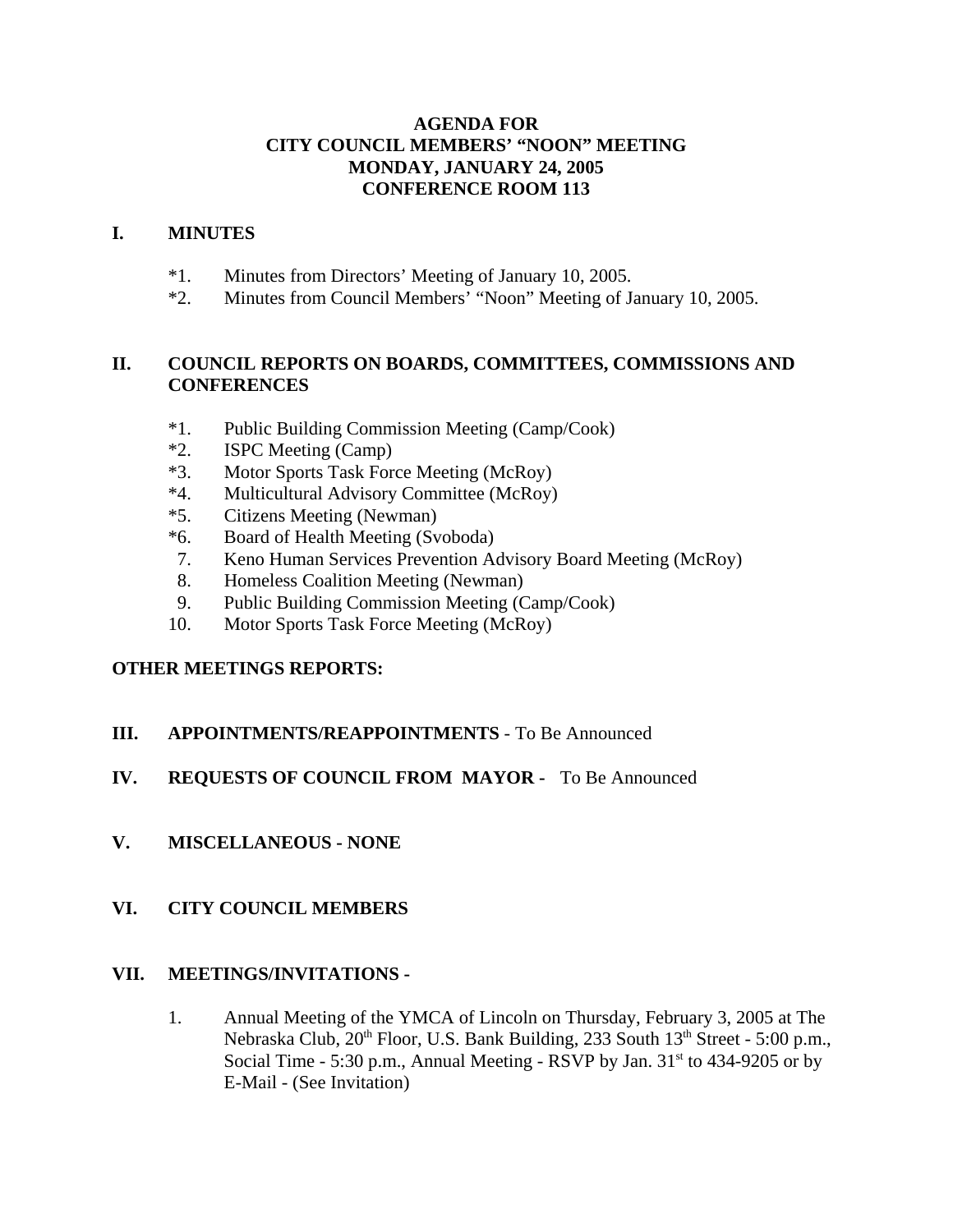- 2. Downtown Master Plan Luncheon on Thursday, February 3, 2005 from 11:30 a.m. to 1:00 p.m. at Embassy Suites, 1040 "P" Street - Cost \$12.00 per person - RSVP by Jan.  $31<sup>st</sup>$  to 434-6507 - (See Invitation)
- 3. The 34<sup>th</sup> Annual Junior Achievement Future Unlimited Awards Banquet on Thursday, February 3, 2005 at Embassy Suites, 1040 "P" Street - Dinner & Program begin at  $6:30$  p.m. - RSVP by Jan.  $25<sup>th</sup>$  to  $467-4479$  or by e-mail - (See Invitation)
- 4. In conjunction with the League of Municipalities Mid-Winter Meeting in Lincoln, Kirkham Michael will be hosting a "Client Appreciation" dinner for your elected or appointed City officials and their guests - Dinner on Monday, February 14, 2005 at The Nebraska Club, 233 So.  $13<sup>th</sup>$  Street,  $20<sup>th</sup>$  Floor at 7:30 p.m. (cocktails available at  $6:45$  p.m.) - RSVP by Feb.  $9<sup>th</sup>$  return enclosed card with names attending and dinner selection - (See Invitation)

# **VIII. ADJOURNMENT**

# **\*HELD OVER FROM JANUARY 17, 2005.**

ca012405/tjg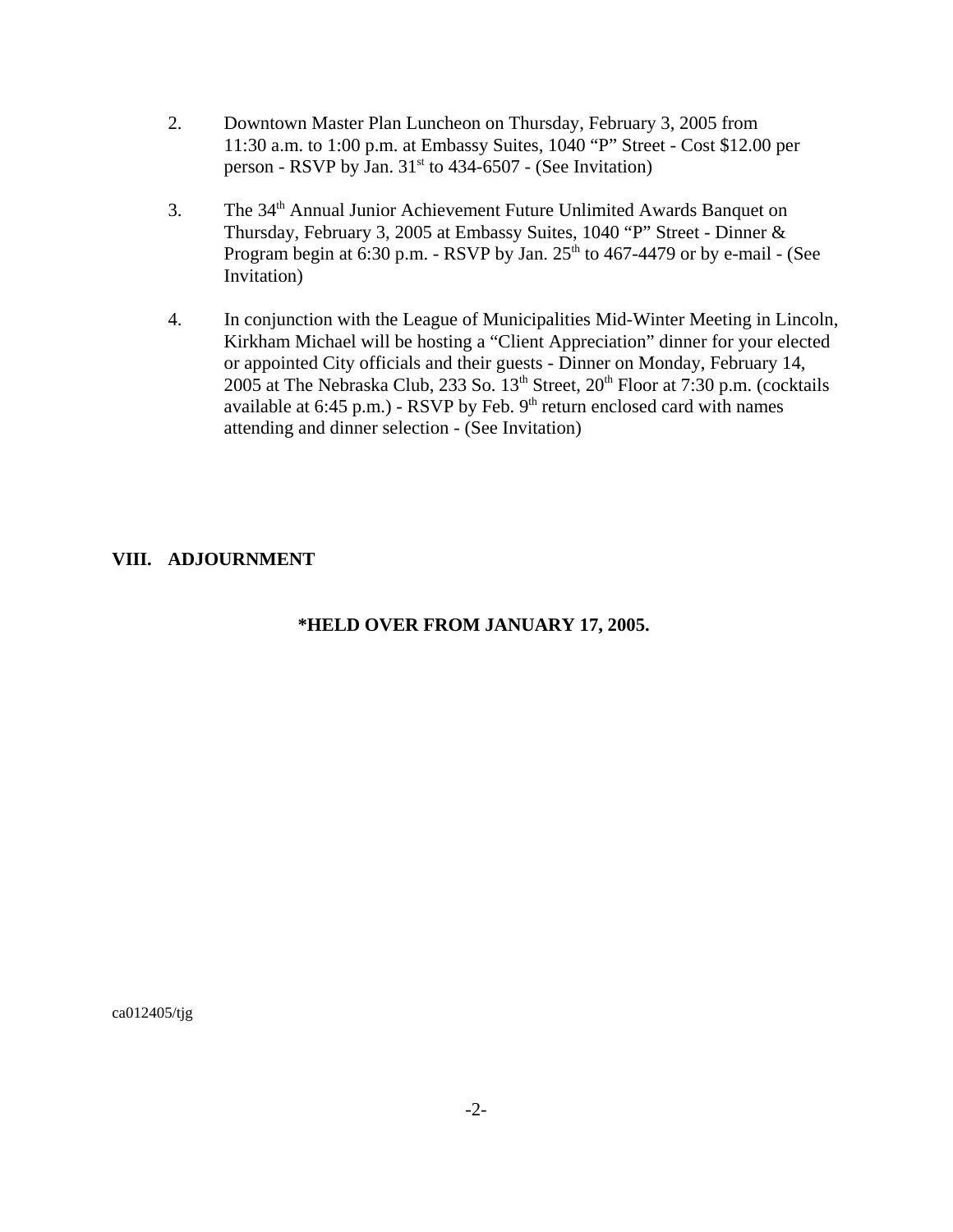# **MINUTES CITY COUNCIL MEMBERS' "NOON" MEETING MONDAY, JANUARY 24, 2005** *CONFERENCE ROOM 113*

*Council Members Present:* Terry Werner, Chair; Ken Svoboda, Vice-Chair; Jon Camp, Jonathan Cook, Glenn Friendt, Annette McRoy, Patte Newman; ABSENT: None

*Others Present:* Mark Bowen, Corrie Kielty, Ann Harrell, Mayor's Office; Dana Roper, City Attorney; Steve Hubka, Finance Department; Frank Delgado, Citizen; Joan Ray, Council Staff; Darrell Podany, Aide to Council Members Camp, Friendt and Svoboda; Deena Winter, Lincoln *Journal Star* representative.

## **I MINUTES**

- 1. Minutes from Directors' Meeting of January 10, 2005.
- 2. Minutes from Council Members' "Noon" Meeting of January 10, 2005.

Mr. Werner requested a motion to approve the above-listed minutes. Ken Svoboda moved approval of the minutes by acclamation. Jon Camp seconded the motion, which carried by unanimous consent of the Council Members.

# **II. COUNCIL REPORTS ON BOARDS, COMMITTEES, COMMISSIONS AND CONFERENCES -**

1. PUBLIC BUILDING COMMISSION and the PBC SPECIAL MEETING: (Camp/Cook) Mr. Cook reported that the Special Meeting had been for the approval of the Construction Bid for the Health Department Expansion; and appointment of a Steering Committee which will approve minor changes to the contract. He reported that the bids had come in close to what had been hoped for (something in the seven million dollar range). Sampson was the low bid with \$6,574,000.00. Mr. Cook added that he thought Sampson was a company that could carry out the project well.

He stated that the Commission Members had added in a few optional items to the contract. One of the alternatives was on the parking lot. It would square it off and take out the existing connection parking lot and convert that area to green space. The Neighborhood Association is apparently in agreement with this concept as were the Health Department and the Parks Department, so that may be the best plan. Mr. Werner asked if that plan had to do with a road running through two homes? Mr. Cook replied that it did not, but eliminated the small parking lot and connector road that the Neighborhood Association had opposed.

He continued his report, stating that they had made a change to the shades option. The shades would not be Venetian blinds, but a kind easier to clean and longer lasting. They added a snow-melt system because the entrance is on the north side of the building so they're putting plastic tubes in to melt the snow; and EMS Control Points were added for about \$20,000. The new building will have a new control system, but the old building had none of that, so this created one complete system. This was all approved and they will be going forward with the project.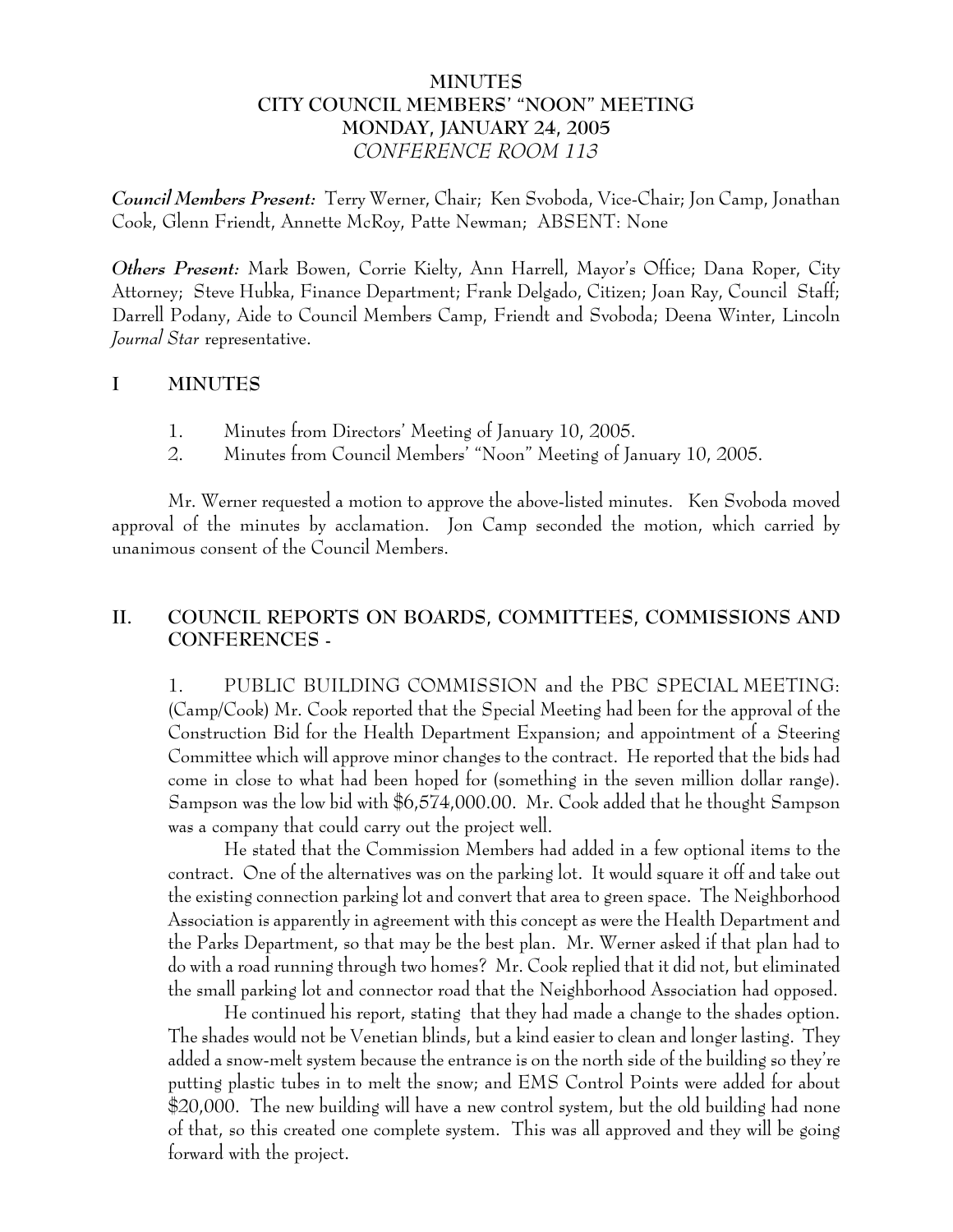Mr. Cook reported that the Steering Committee list would be distributed next week He added that the Committee make-up could be changed if Council Members had additions or suggestions for membership.

Mr. Cook reporting on the main PBC meeting, noted that the little security office in the main lobby of the County-City Building will be a Homestead Exemption Room for a few months while the County Board goes through that tax process. It was noted that that had been the original use of the room in the past. Mr. Cook was not sure if it would ever be turned into a security office.

He noted also that the blinking light in Conference Room 113 would be taken care of soon. He informed Council that the "Authorized Personnel Only" signs should be posted in three locations. Mr. Cook thought they had decided on red signs with white lettering, but it turned out they were white with red lettering. Because of the concerns about the public drifting in -especially following Council Members into the office area from the Chambers, we'll have the sign out past Dana's seat or near the Council Office door. The Commission had also authorized a small table for the City/County reception area so if someone wants to view public records, they can set outside of the secured work area and still be supervised. He noted that Staff would have some lee-way in determining who should be admitted regarding media, vendors, and those other than City Staff (including Mayoral Staff).

Mr. Cook stated that they had formed a committee to look at the position of the monitors and then they had met immediately afterward and made a decision. It was decided that the monitors will remain mobile, so 5-CityTV could bring them into Conference Room 113. During Council Meetings, they will be mounted to the edges of the dais all at the same height. Mr. Werner, in the midst of this detailed and eloquent report, made a motion that if Jonathan is ever Not on the Council, that he be given Linda Wilson's position on the Public Building Commission. [Laughter].

Mr. Cook continued his report noting that a strange issue, proposed by the Omaha Public Building Commission, was to pay the  $5<sup>th</sup>$  Members of the Building Commission....an amount of perhaps  $$100.00$  per meeting. The proposal would also have the  $5<sup>th</sup>$  Member, instead of being chosen by the entire Building Commission, be selected by a simple majority vote. The way it is now, if the Building Commission can't decide, then the governor appoints the 5th Member. He had no idea why the Omaha Public Building Commission thought this was important legislation, so they had sent back a question to them - "Why"? He noted that Linda Wilson didn't think it was worthwhile - paying the  $5<sup>th</sup>$  Member might set a president for a lot of other boards - which might, if that were the direction we wanted to go, turn into a bigger deal. Omaha also wanted the 5<sup>th</sup> Member selection limited to a resident of the County.

Mr. Werner asked if there was an update on the Chairs. Mr. Cook reported that they have two samples, here for us to evaluate. One has a six-position stop for adjustment; one has only one other position from the standard sitting position. He noted that the six-position chair is a little more expensive, but his opinion was that the regular sitting position isn't very comfortable, but the first lock position is....so given how long we sometimes sit in them, he would prefer the one with more flexibility in adjustment choices. Neither Mr. Camp nor Mr. Cook could remember the difference in cost between the two options. This discussion continued only briefly.

2. ISPC(Camp) - Mr. Camp had a conflict of schedule - No Report.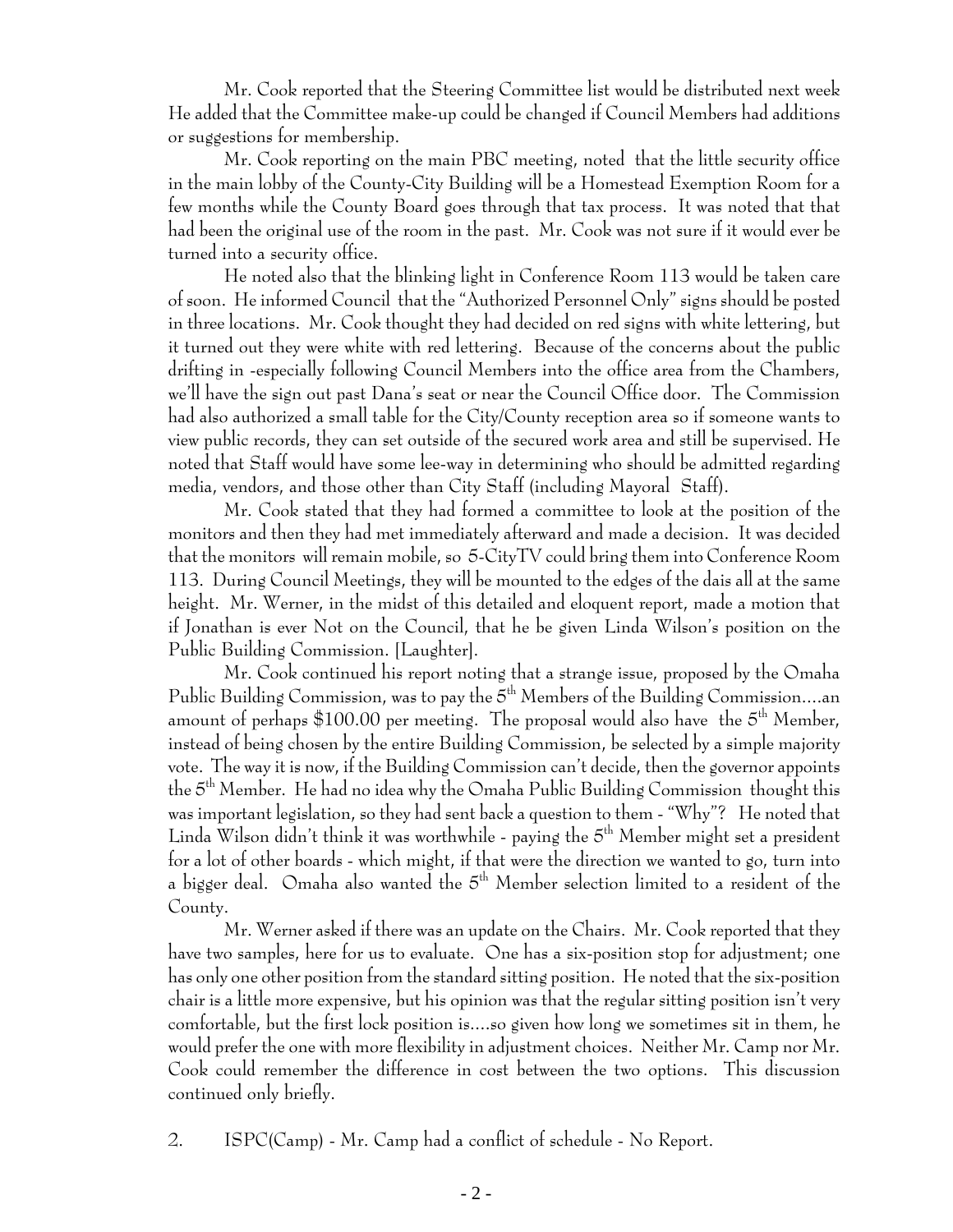3. MOTOR SPORTS TASK FORCE MEETINGS (Two Meetings) - (McRoy) Ms. McRoy reported that the meetings had been cancelled so they haven't met since December. The next meeting is scheduled for today at 5:00 p.m. and she planned to attend if the Council Meeting was over.

4. MULTICULTURAL ADVISORY COMMITTEE (McRoy) Ms. McRoy reported that they had heard the guest speakers, one representing LPED and the other being the State Farm Personnel Director. They had discussed economic development and recruitment of minorities by their organizations. They also discussed the number of minority employees within the City's personnel ranks. They wanted to go outside and look at what the Chamber of Commerce is recruiting by working with employees or employers when they go out and "sell" Lincoln to the different communities in the country. Right now, they're not doing anything to address that - unless they're asked specifically. The last time they were asked specifically was when State Farm came into Lincoln and brought in those jobs.

Ms. McRoy commented that the City had presented material from the '60s that they had used in minority recruitment - noting, thankfully, that we'll not be going back to those materials! What the big companies in Lincoln are doing is not much. Mr. Camp added that only about 10% of the State Farm personnel had relocated to Lincoln from Minnesota. Ms. McRoy reported that State Farm, as a corporation, has a lot of minority employees.

Ms. McRoy stated that LPED had received our comments very positively and will work on some things. Then they will come back to us and see where they are and what progress is being made that would help in recruiting minorities to Lincoln.

5. CITIZENS MEETING (Newman) Ms. Newman reported that she had 18 people there to hear Wynn Hjermtead talk about the  $48^{th}$   $\&$  "O" Street issue. It was a really good discussion. We had four or five people who had come in at the beginning stating that they absolutely did not believe in condemnation had left saying `use it sparingly, but use it at  $48^{\rm th}$ & "O" Street'. It was a good open discussion.

6. BOARD OF HEALTH (Svoboda) Mr. Svoboda reported that they had accepted the annual report which he believed Council Members would have seen by now. They had an update on the Building Expansion. There were a few minor things with a quick update on the Capital Humane Society contract. Officers were elected with Larry Hudkins being elected the new Chairman of the Board of Health and Dr. Lisa Peterson elected as the new Vice-Chair.

Mr. Werner asked if elected officials could serve as Chairpersons on the Board of Health. Mr. Svoboda answered that the policy was changed a number of years ago when the Board went from an Administrative body to an Advisory Board. Prior to that no elected official could serve in the capacity of Chair.

Mr. Camp asked how the Board of Health is viewing the new Building Expansion project? Because we came in with a good \$6-700,000 savings on the bids, is there a desire by the Health Department then to take those savings elsewhere, or has there been talk about making the project more economical and reducing the bonds? Mr. Svoboda answered that information had been related that they will be as prudent as they possibly can. They are not looking at those savings going into other Health Department functions. If there are savings, the savings will go to the bonds.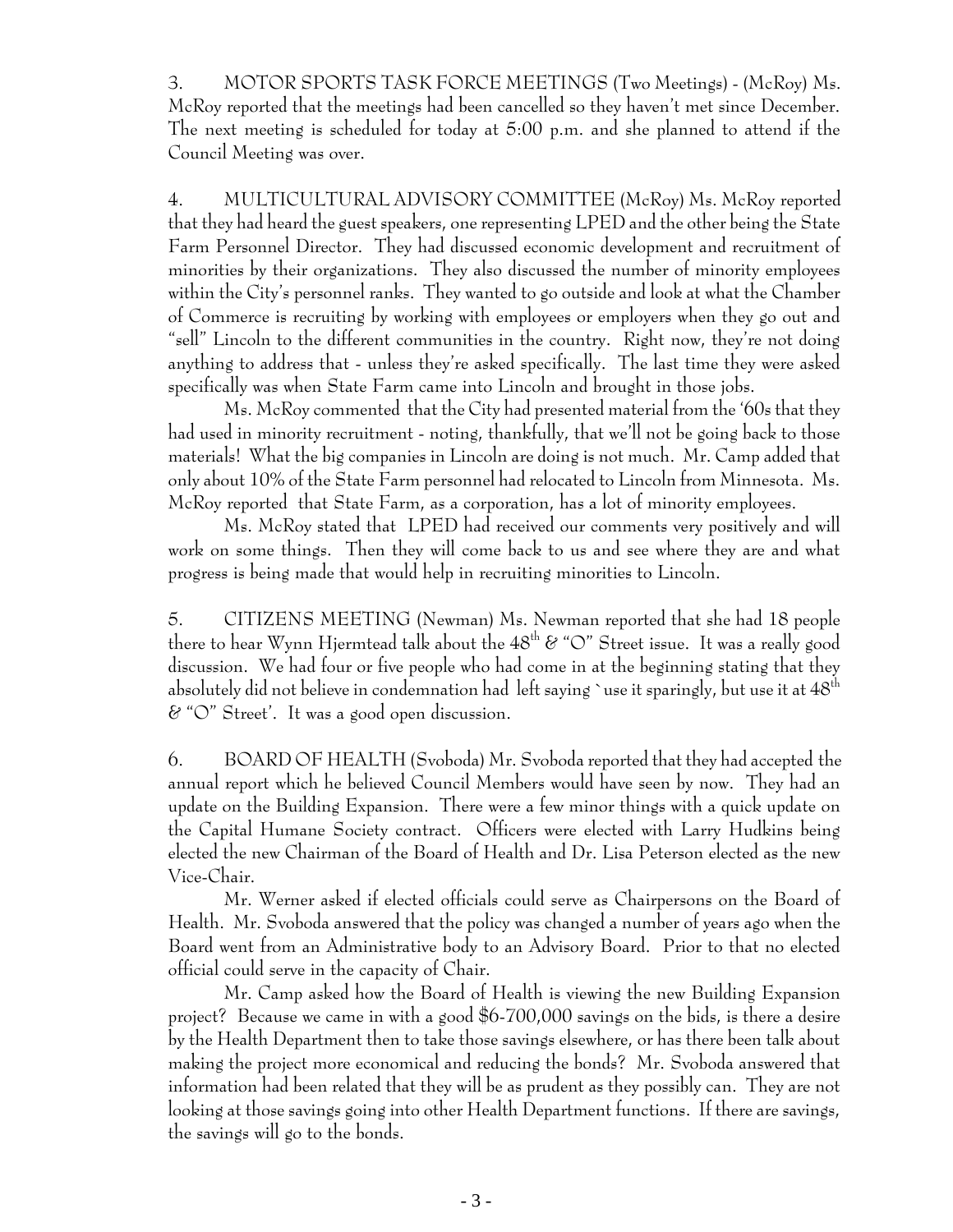7. KENO HUMAN SERVICES PREVENTION ADVISORY BOARD (McRoy ) Ms. McRoy reported that the Advisory Board had met last week. They had about \$54,000 to give out and they distributed it down to the last penny. That disbursement will go to JBC this Friday for approval; then it will be coming to Council and County Board at the appropriate dates for final approval. Keno funds are down - which, Ms. McRoy added, had nothing to do with the smoking ban, but rather just reflects the natural market place. We only had the \$54,000 as compared to the approximately \$70,000 last year. The requests had totaled \$106,000 so there had been a lot of tough decisions to make.

8. HOMELESS COALITION (Newman) Ms. Newman reported that she had missed that meeting, but they are joining together with the Continuum of Care to try to eliminate meetings that might be over-lapping in content. The first joint meeting will be this month.

 OTHER MEETINGS - Mr. Svoboda reported that he and Terry had attended the Officials Committee meeting last week. It was just a specially called meeting where we approved some language on the U.S. Highway 77 Corridor Freeway Standards in regards to Old Cheney Road. This is what we have already done as a Council and the County Board is about to do. Mr. Werner added that it will not come before the Council, but the County Board will probably pass it now.

Mr. Cook asked then, if the language that was approved, is in keeping with what Council has already done rather than what, perhaps, is being recommended. Mr. Svoboda said that was exactly so. Ms. Newman asked if the Council's concerns had been addressed. Mr. Svoboda assured her that they had.

**III. APPOINTMENTS/REAPPOINTMENTS -** None at this time. There will be a new list next week.

**IV. REQUESTS OF COUNCIL FROM MAYOR** - Mr. Bowen asked Mr. Hubka to come forward to talk about the Budget Instructions which have gone out to Departments following the January meeting with Council.

Mr. Hubka gave a brief over-view of the formula that City Departments were being instructed to follow in individual departmental 2005-06 Budget preparations. After input received from Council at the January meeting and discussion with the Mayor, Mr. Hubka had gone through a process of calculation based on the five-year forecast given to Council in December and the input received from Council. Mr. Hubka gave the outline for budget instructions that went out to the Departments:

Council Input with Sufficient Consensus to be included in the Budget: Add an Internal Auditor No New Programs - Including Police and Fire Staffing Reduce General Fund Contribution to C.I.P. to the current year's level Nothing is off the table for possible cuts No assurance from Council that any kind of property tax increases would be supported for any purpose.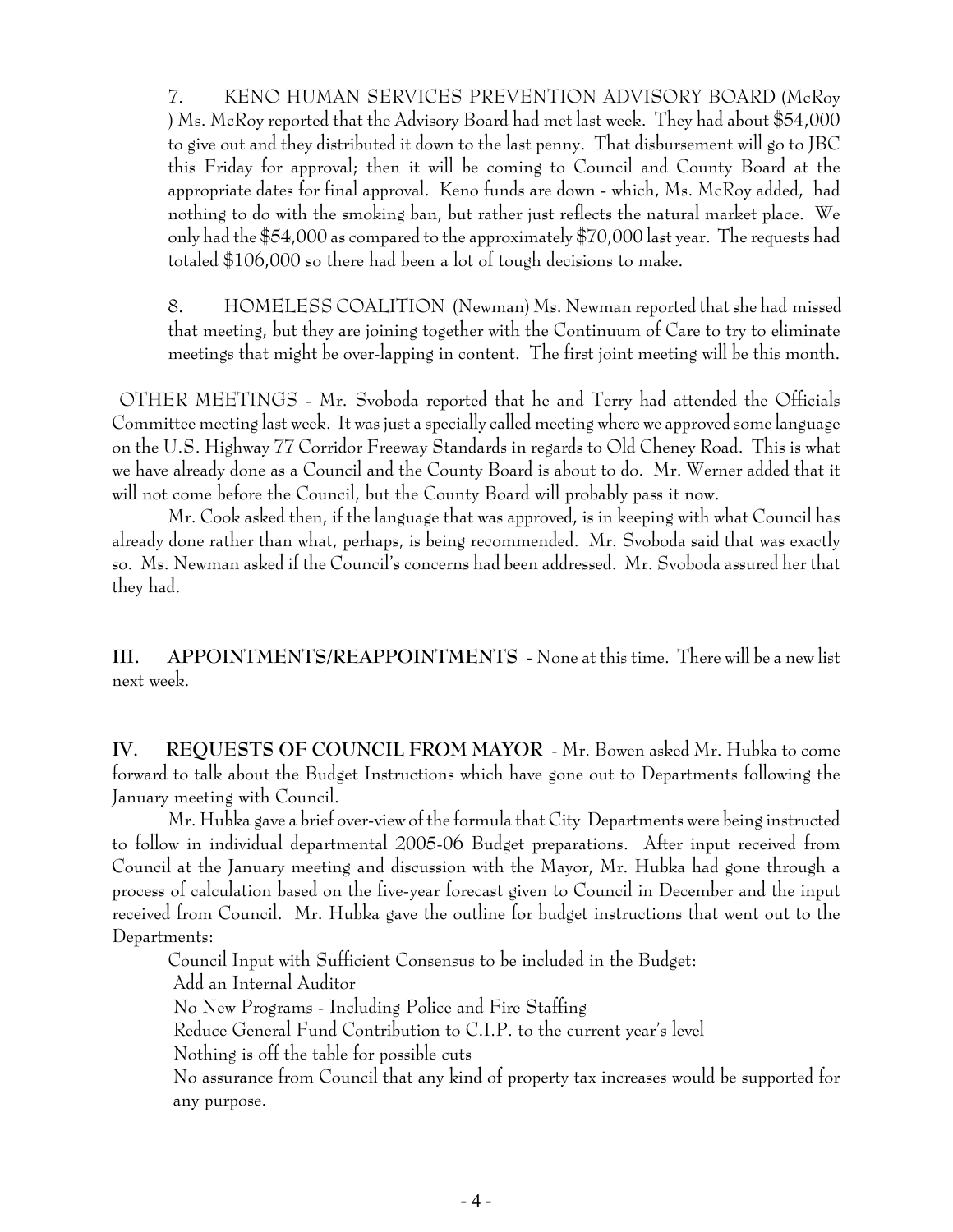With that input, we issued budget instructions for tax and tax subsidized funds:

- ! **Submitted Budget should be prioritized down to 96% of the current year's amount**. Mr. Hubka noted that this would be extra painful compared to a normal year, because within that 96%, an extra pay-period will have to be absorbed. That will probably be equivalent for most departments at something like 94% of budget. Mr. Camp wondered, because the Library Bond taking that \$1-2 million savings, why does that make it painful. Instead of paying down the library bonds... Mr. Hubka answered that the gap already included the revenue from the allocation of those bonds. Mr. Werner commented that he thought dollars had been set aside for the 27 pay periods. Mr. Hubka stated that they had without those dollars set aside, it would be worse.
- ! **The submittals were capped at the amount required to restore current services,** based on the fact that Council had requested no new programs be added to or requested for the budget. That will be very difficult.
	- ! **For non-tax funds, departments were asked to submit budgets prioritized down to 100% of the current year amount**, so they will have to also absorb an extra payperiod plus the inflationary increases. Even though it's 100% they'll still have to come up with possible reductions to achieve 100%.

! **Again, we asked that they only submit a budget with current services** with no new programs or staff.

Other Items: In light of what we know departments will be having to submit, a number of FTE's will likely need to be hung out there in order for us to get to these percentages. We'll have to tighten up the hiring review process for all departments so we can begin leaving positions vacant especially in those funds that are tax and tax subsidized. It will not exempt the non-tax funds because there are many jobs, such as laborers and equipment operators and account clerks and others that, if they're left open in a non-tax fund, could possibly be filled by somebody from one of the tax funds.

The goal is to not have lay-offs, when it's all said and done, and there are cuts that are made. Ms. McRoy asked about the instance of John Dale who just retired as the Assistant Library Director is that an example of a position that would be left open? Mr. Hubka answered that could be very possible. He answered Ms. McRoy's inquiry as to whether or not the third person in line wouldn't just automatically move up by stating that they would have to take a hard look at leaving the positions open - with no one moving up. It's never easy when departments are told to leave positions open.

Mr. Werner noted that this was a good start on the budget process. And it is that - just a start and we'll go from there. His question was at what point did Mr. Hubka feel it would be beneficial to have another work session for Council Members. Mr. Bowen noted that they had talked about that and were thinking about sometime after the departments have submitted their proposed budgets would be a good time.

 Mr. Friendt asked, considering these assumptions, if Mr. Hubka could give Council a summary of the gap? Mr. Hubka stated that he could give Council a verbal outline of what that is. He had gone in and taken out some of the new programs and half of the contribution to the Police and Fire Pension and had left half; he had taken out new officers and fire fighters in the gap and adjusted the C.I.P. down to current year levels - with those adjustments the gap was about 4.3 million dollars. So, those were easy calculations without cutting current services. That is what he had used as a basis in coming up with the percentages required.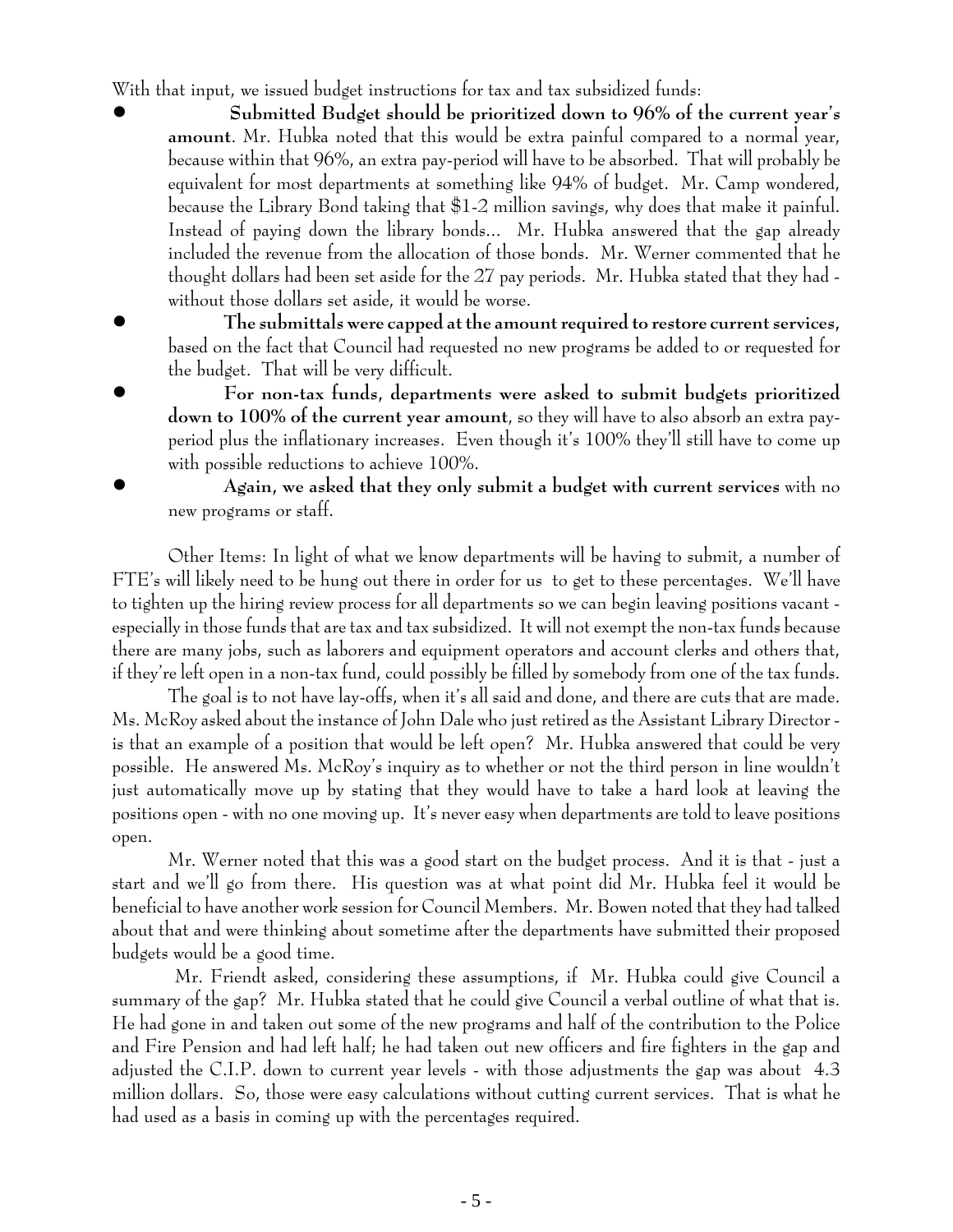Mr. Camp stated that he would like to make a suggestion. As we talk about savings, many times we use the word "pain"...maybe we could, instead, say we're working on efficiencies and working on behalf of the taxpayer. Using the term "pain" seems to be a poor psychological approach. Mr. Hubka commented that when departments complain, he would tell them that. [Laughter] Ms. McRoy stated that she agreed with Mr. Camp, adding that this is a difficult task. Mr. Bowen commented that they were `reductions'. Mr. Cook noted that they weren't necessarily efficiencies. Mr. Werner suggested hiring a linguist to come in and determine proper verbiage. [Laughter] This discussion ebbed into a quiet, but not a painful, end.

Mr. Cook asked if we couldn't discuss the budget calendar. The August 8<sup>th</sup> Council meeting had been scheduled as a 1:30 meeting, but with the public hearing on the budget scheduled for that date, it should be scheduled as a night meeting. Council, after a brief discussion, determined that the August  $8<sup>th</sup>$  Council Meeting should be moved to a night meeting and scheduled for 4:30 p.m. rather than the usual 5:30 p.m. meeting start time. The August  $29<sup>th</sup>$  scheduled Night Meeting would remain a night meeting. It was agreed not to have Pre-Council's or Directors or "Noon" Meetings on the August  $8^{th}$  Meeting date. Whether to include the Open Mike Session at the Budget Hearing meeting  $(2<sup>nd</sup> Tuesday)$  would be determined by the Chair at a time nearer the August  $8<sup>th</sup>$ date.

 Mr. Bowen passed out material on the City Projects Seeking Federal Funding in FY 2006. He noted that the Highway TEA-21 Reauthorization (FY 2005-2010) was so stated because Congress didn't finish the Highway Authorization bill last year, so there is a separate category. [Mr. Bowen went on to review the other "City Projects Seeking Federal Funding in FY2006" list - See Attachment A]

Mr. Bowen handed out to Council an updated listing of the Primary Legislative Initiatives which the City will be watching closely as they would impact municipal governments directly. (See Attachment B] Mr. Bowen also handed out a listing of other bills being tracked by the City which would directly impact the City of Lincoln if adopted. [See Attachment C] Mr. Bowen suggested that if Council had questions on these bills to contact Ms. Kielty for further updates.

After this briefing, Mr. Cook noted that there is a bill regarding public input at meetings. Ms. Kielty stated that she was having the Law Department review that bill right now. Mr. Roper stated that it was bad [in reference to Council's recently initiated "open mike" limitations policy]. It allows people to speak at every meeting and it requires minutes from closed sessions...although they are not public record. Ms. Newman asked if that included having an open mike on the floor of the Unicameral? Mr. Roper did not know that it effects the Unicameral. [Laughter] In response to a question from Mr. Cook, Mr. Roper stated that the time to be allotted to each speaker was not addressed in the proposed legislation.

Mr. Werner asked if the City would have representatives at the public hearings on these bills. Ms. Kielty noted that some have already had hearings and either letters were sent or there had been a City representative giving testimony at the hearings. She added that she always made sure that if anyone wanted to offer testimony, they would be advised of the hearing times and dates. Council reviewed several miscellaneous bills briefly before moving on to other agenda items.

Before leaving the issue, however, a brief discussion ensued regarding individual Council Members testifying before the Legislature. Consensus of Council was that if the individual Council Member presented his testimony as being on behalf of the Council, the entire Council should have discussed and had a majority agreement that the views to be expressed did represent the Council's view as a body. If an individual Council Member chose to represent his or her own views, as long as that fact was made clear, of course, they would be free to do so. Mr. Bowen requested that if a Council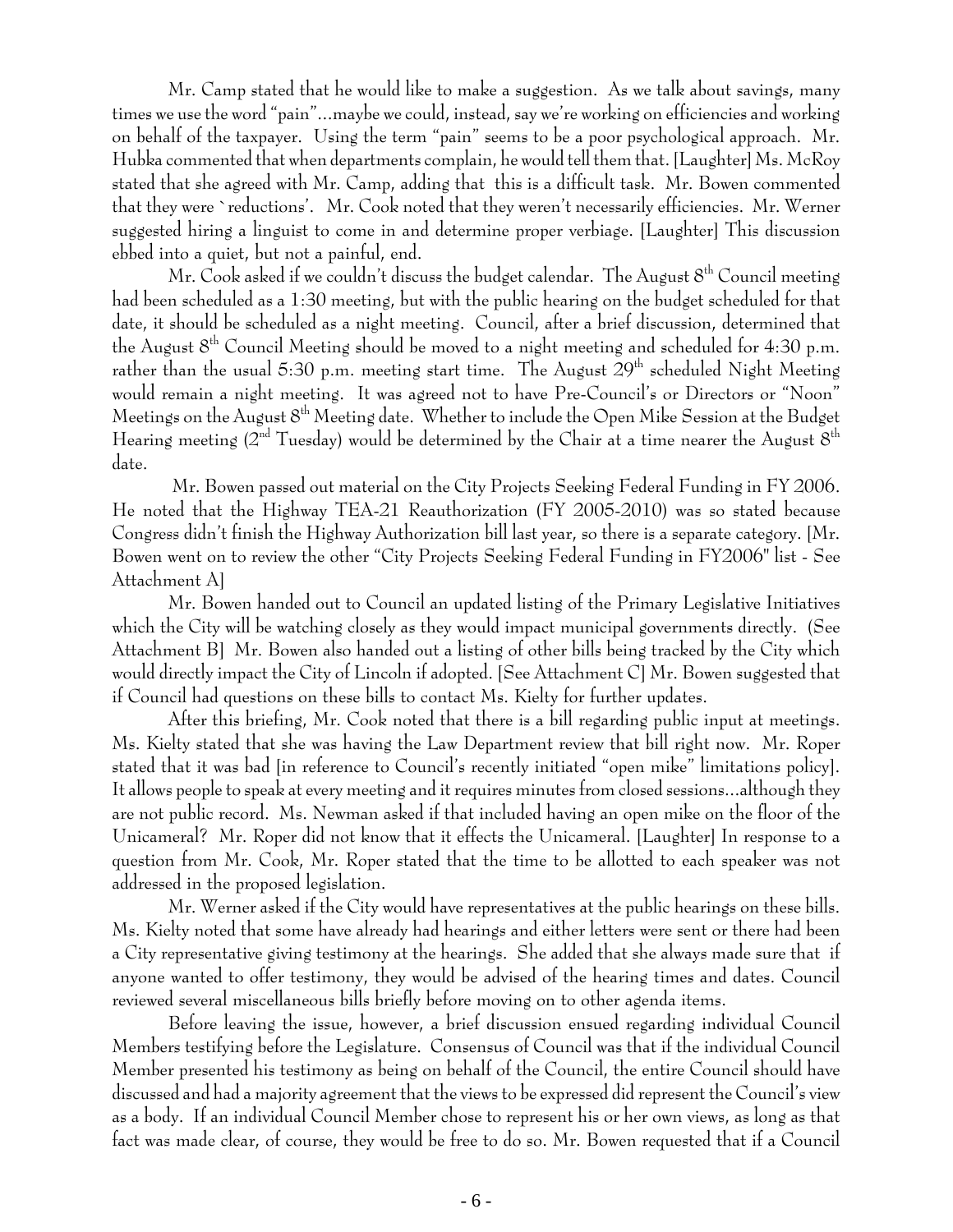Member planned to testify in opposition to any Administrative supported legislation to let the Administration know of their intentions and concerns prior to testifying. Council agreed that this would be appropriate.

#### **V. MEETINGS/INVITATIONS** - Noted Without Significant Comment.

#### **VI. MISCELLANEOUS** - None

### **VII. COUNCIL MEMBERS -**

#### **JON CAMP** - No Further Comments

**JONATHAN COOK** - Mr. Cook commented on the individual Council Members office doors being open when they arrived at the Council Office this morning. He requested Staff to contact the PBC and make sure that the Night Maintenance Crew were informed that all of the doors should be locked before they left the Council area after cleaning. Ms. Ray asked if Council would like to have her investigate the issue further. They decided that it would not be necessary, but did request that the master keys to Council Offices be moved from the current location to a more secured area in the office. Staff complied with this request immediately following the meeting.

Mr. Cook also noted that the first Pre-Council on the schedule this morning had been a mere reading of the material and commented that what the presentation should do would be to offer an opportunity for Council Members' questions to be answered. He thought that this issue had been addressed some time ago, but perhaps is was time for a reminder to Departments that if Council wants to read the material, the Departments can just forward the information to Council and save the time of everyone involved. It was noted by Ms. McRoy, in defense of City Staff, that the presentation this morning had not been made by City Staff, but by an outside entity and they would not be aware of our policy. Mr. Werner commented that Joan could relay that message to pre-council presenters from the private sector. Ms. Ray agreed that this could be done and indicated that she would notify outside presenters that Council would prefer to have the materials prior to the meeting and have the presenter be prepared to answer questions Council might have after reviewing that material.

Mr. Cook noted that the authorized access which had also been a concern has been addressed. The Public Building Commission had placed the signage for authorized personnel only and Mr. Cook noted that Staff would have the discretion to determine who, besides City Staff members and elected officials (i.e. reporters, equipment repairmen, office supply deliveries, etc) should be authorized and allowed entry into the secured office area.

### **GLENN FRIENDT** - No Further Comments

**ANNETTE McROY** - Ms. McRoy noted that there was an agenda item today regarding C.S.I. funding and Kit Boesch had asked if she needed to be here for that item. Ms. McRoy had told her that she did not think so, but that she was more than welcome to come. Council noted that they had been briefed on the issue at the Common and agreed that it wasn't necessary for Ms. Boesch to be in attendance at this meeting.